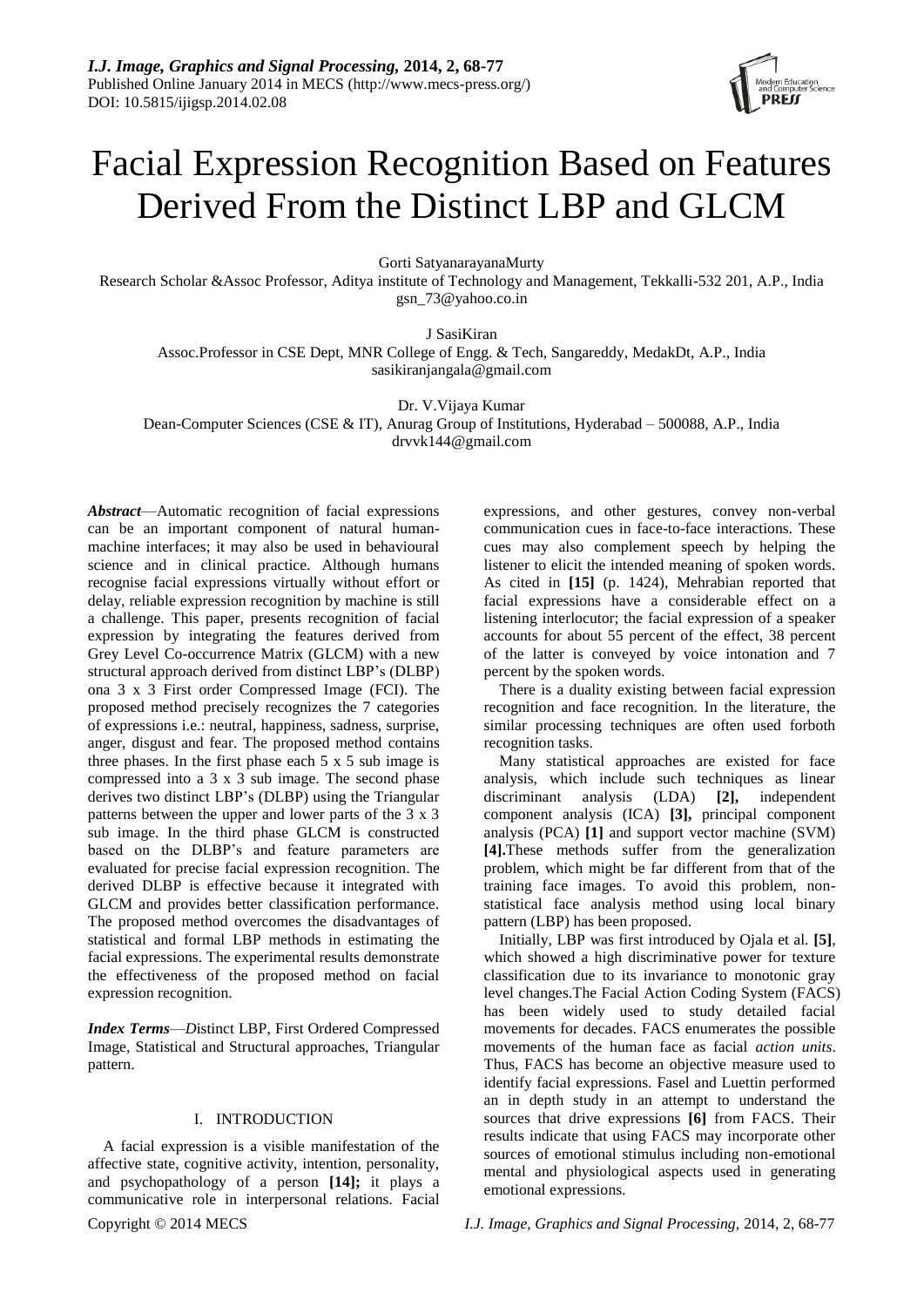The 'eigenfaces' method developed by Turk and Pentland**[7]** also used for face recognition and related areas. Although a successful method for simple face recognition, this technique would lack feature specificity of underlying muscle movements appropriate to facial expressions. Many researchers used other feature extraction methods including image-processing techniques such as Gabor filters and wavelets for effective facial expression identification. Bartlett used a similar approach for feature extraction employing a cascade of classifiers used to locate the best filters for feature extraction **[8].** Michel and Kaliouby used a method for extracting features **[9].** Their method employs a feature point tracking system similar to active shape models. According to their research, Cohen suggests that using feature point tracking shows on average a 92% agreement with manual FACS coding by professionals **[10].** The above literature has its own limitations to recognize facial expression. To avoid such problems a novel method is derived for facial expressions in the present paper. The entire paper is organized as follows. In section 2, the methodology is presented. The section 3 contains the results and discussions followed by comparison with recent methods. Conclusions are presented in the section four.

#### II. METHODOLOGY

Derivation of facial expression using the features derived from Grey Level Co-occurrence Matrix (GLCM) based onDLBP's of First order Compressed Image (FCI). Most of the statistical methods **[1,2,3,4]** suffer from the generalization problem due to the unpredictable distribution of the face images in real environment, which might be far different from that of the training face images. The structural method like LBP suffers from illumination effect. To avoid these problems in the statistical and structural methods, the present paper combined structural and statistical methods using the proposed DLBP and GLCM features. The proposed method consists of seven steps described below.

*STEP 1:* RGB to HSV color model conversion

In color image processing, there are various color models in use today. In order to extract gray level features from color information, the proposed method utilized the HSV color space. In the RGB model, images are represented by three components, one for each primary color – red, green and blue. Hue is a color attribute and represents a dominant color. Saturation is an expression of the relative purity or the degree to which a pure color is diluted by white light. HSV color space is a non-linear transform from RGB color space that can describe perceptual color relationship more accurately than RGB color space.

*STEP 2:* Cropping of Image:

The grey scale facial image is cropped based on the two eyes location; Fig.1 shows an example of the original facial image and the cropped image.



Figure 1. (a) original image (b) cropped image

#### Conversion of  $5 \times 5$  window into  $3 \times 3$  window

*STEP 3:* Formation of nine overlapped sub 3 x 3 neighborhoods from a 5 x 5 neighborhood: A neighborhood of 5x5 pixels is denoted by a set containing 25 pixel elements:  $P = {P_{11} \dots P_{15}}$ .  $P_{21\ldots}$  $P_{25}:P_{31}...P_{35}:P_{41...}P_{45}:P_{51...}P_{55}\},$  here  $P_{33}$  represents the intensity value of the central pixel and remaining values are the intensity of neighboring pixels as shown in Fig. 2.

| $P_{11}$ | $P_{12}$ | $P_{13}$ | $P_{14}$ | $P_{15}$ |
|----------|----------|----------|----------|----------|
| $P_{21}$ | $P_{22}$ | $P_{23}$ | $P_{24}$ | $P_{25}$ |
| $P_{31}$ | $P_{32}$ | $P_{33}$ | $P_{34}$ | $P_{35}$ |
| $P_{41}$ | $P_{42}$ | $P_{43}$ | $P_{44}$ | $P_{45}$ |
| $P_{51}$ | $P_{52}$ | $P_{53}$ | $P_{54}$ | $P_{55}$ |

Figure 2. Representation of a 5 x 5 neighborhood

| $P_{11}$ | $P_{12}$          | $\mathbf{P}_{13}$ | $\mathbf{P}_{12}$ | $P_{13}$          | $P_{14}$ |  | $\mathbf{P}_{13}$ | $P_{14}$          | $P_{15}$ |  |
|----------|-------------------|-------------------|-------------------|-------------------|----------|--|-------------------|-------------------|----------|--|
| $P_{21}$ | $\mathbf{P}_{22}$ | $P_{23}$          | $P_{22}$          | $P_{23}$          | $P_{24}$ |  | $P_{23}$          | $P_{24}$          | $P_{25}$ |  |
| $P_{31}$ | $P_{32}$          | $P_{33}$          | $P_{32}$          | $P_{33}$          | $P_{34}$ |  | $P_{33}$          | $P_{34}$          | $P_{35}$ |  |
|          | n1                |                   | n2                |                   |          |  |                   | n3                |          |  |
| $P_{21}$ | $\mathbf{P}_{22}$ | $P_{23}$          | $\mathbf{P}_{22}$ | $P_{23}$          | $P_{24}$ |  | $\mathbf{P}_{23}$ | $\mathbf{P}_{24}$ | $P_{25}$ |  |
| $P_{31}$ | $P_{32}$          | $P_{33}$          | $P_{32}$          | $P_{33}$          | $P_{34}$ |  | $P_{33}$          | $P_{34}$          | $P_{35}$ |  |
| $P_{41}$ | $P_{42}$          | $P_{43}$          | $P_{42}$          | $P_{43}$          | $P_{44}$ |  | $P_{43}$          | $\mathbf{P}_{44}$ | $P_{45}$ |  |
|          | n4                |                   |                   | n5                |          |  |                   | n6                |          |  |
| $P_{31}$ | $\mathbf{P}_{32}$ | $P_{33}$          | $P_{32}$          | $P_{33}$          | $P_{34}$ |  | $P_{33}$          | $P_{34}$          | $P_{35}$ |  |
| $P_{41}$ | $P_{42}$          | $P_{43}$          | $P_{42}$          | $\mathbf{P}_{43}$ | $P_{44}$ |  | $P_{43}$          | $P_{44}$          | $P_{45}$ |  |
| $P_{51}$ | $P_{52}$          | $P_{53}$          | $P_{52}$          | $P_{53}$          | $P_{54}$ |  | $P_{53}$          | $P_{54}$          | $P_{55}$ |  |
|          | n6                |                   |                   | n7                |          |  |                   | n8                |          |  |

Figure 3. Formation of nine overlapped 3 x 3 neighborhoods {n1, n2, n3… n9} from Fig. 2.

*STEP 4: Formation of "First order Compressed Image* Matrix (FCIM)" of size  $3 \times 3$  from  $5 \times 5$ : In step four, from each overlapped 3 x 3 sub matrix of step three , a pixel value for the FCIM of size 3 x 3 is obtained as given in equation 1.1. The FCIM is a 3 x 3 matrix with nine pixel elements ( $FCP_1$  to  $FCP_9$ ) as shown in the Fig. 4. The FCIM maintains the local neighborhood properties including edge information.

FCP<sub>i</sub>=Avg of  $(n_i)$ for  $i = 1, 2, \ldots, 9$  (1.1)

| $FCP_1$          | FCP <sub>2</sub> | FCP <sub>3</sub> |
|------------------|------------------|------------------|
| FCP <sub>4</sub> | FCP <sub>5</sub> | FCP <sub>6</sub> |
| FCP <sub>7</sub> | $FCP_8$          | FCP <sub>9</sub> |

Figure 4.Representation of grey level FCIM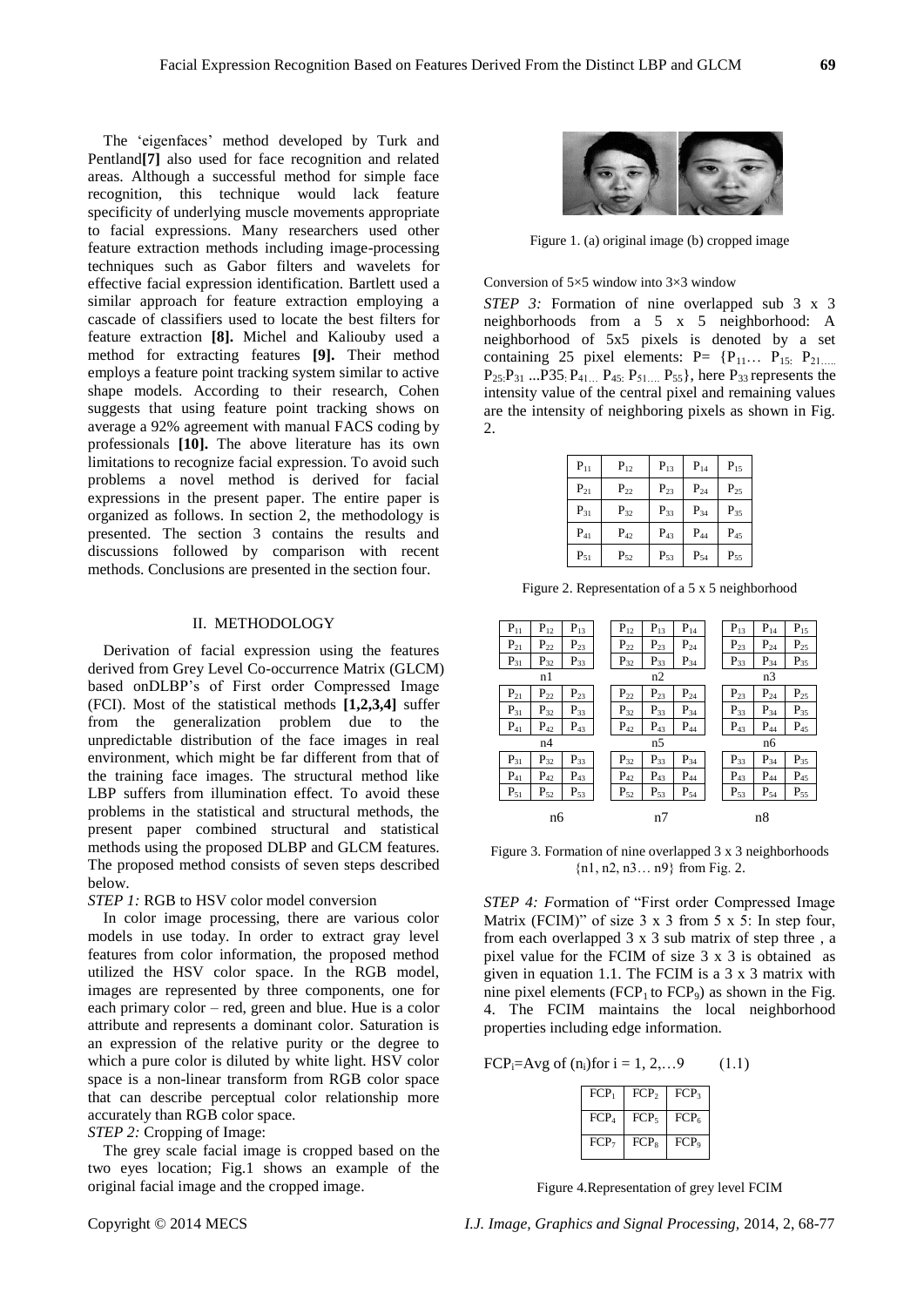*STEP 5:* LBP on FCIM: The FCIM of Fig.4 is converted in to binary based on LBP method as given the equations 1.2 and 1.3

 $FCP_i= 0$  if  $FCP_i < FCP_5(1.2)$  $FCP_i = 1$  if  $FCP_i \geq FCP_5(1.3)$ 

*STEP 6:* Formation of two Distinct LBP's (DLBP) on FCIM of Step 5: From the binary FCIM of 3 x 3 neighborhoods four Triangular LBP unit values are derived as shown in Fig.5. Each Triangular LBP unit value contains only three pixels, thus it can have a maximum value of seven. To have rotationally invariance the minimum value is chosen for each Triangular LBP. The Upper TLBP's (UTLBP) i.e  $TLBP<sub>1</sub>$  and  $TLBP<sub>2</sub>$  are formed from the combination of pixels  $FCP_1$ ,  $FCP_2$ ,  $FCP_4$  and,  $FCP_2$ ,  $FCP_3$ ,  $FCP_6$ respectively. The Lower TLBP's (LTLBP) i.e  $TLBP_3$ and  $TLBP<sub>4</sub>$  are formed from the combination of pixels  $FCP_4$ ,  $FCP_7$ ,  $FCP_8$  and,  $FCP_6$ ,  $FCP_8$ ,  $FCP_9$  respectively. Based on this, two DLBP's are evaluated. The two DLBP's are formed from sum of UTLBP (SUTLBP) and sum of LTLBP (SLTLBP) values of FCIM as given in equations 1.4 and 1.5.

$$
SUTLBP = TLBP1 + TLBP2
$$
 (1.4)

$$
SLTLBP = TLBP3 + TLBP4
$$
 (1.5)



Figure 5. Formation of DLBP on FCIM a) Formation of Triangular LBP on FCIM b) Representation of UTLBP and LTLBP c) Formation of DLBP.

The entire mechanism from step one to step six is shown in Fig. 6.

| 139 | 128          | 131               | 134 | 132            |   | 134 | 133 | 135 |
|-----|--------------|-------------------|-----|----------------|---|-----|-----|-----|
| 142 | 140          | 127               | 133 | 138            |   |     |     |     |
| 142 | 124          | 129               | 145 | 142            |   | 134 | 132 | 134 |
| 141 | 129          | 128               | 131 | 133            |   |     |     |     |
| 137 | 134          | 134               | 137 | 137            |   | 134 | 133 | 136 |
|     | (a)          |                   |     |                |   |     | (b) |     |
|     | 1            | 1<br>1            |     | 7              | 7 |     |     |     |
|     | $\mathbf{1}$ | $\mathbf{1}$<br>1 |     |                |   |     | 14  |     |
|     | $\mathbf{1}$ | $\mathbf{1}$<br>1 |     | $\overline{7}$ | 7 |     | 14  |     |
|     |              | (c)               |     | (d)            |   |     | (e) |     |

Figure 6.Formation of DLBP on FCIM. (a) Original image (b) FCIM (c) LBP on FCIM (d) Formation of 4 triangular LBP on FCIM (e) formation of DLBP from SUTLBP andSLTLBP.

*STEP 7:* Formation of GLCM based on DLBP of FCIM: The present paper derived a new method for formation of GLCM based on two DLBP's i.e.: SUTLBP and SLTLBP values of FCIM. The new GLCM is named as "GLCM on DLBP". The GLCM on DLBP is obtained by representing the SUTLBP values on X- axis and SLTLBP values on Y-axis. This method has the elements of relative frequencies in both SUTLBP and SLTLBP, since the both values of SUTLBP and SLTLBP range from 0 to 14 only. Therefore the proposed GLCM on DLBP of FCIM will have a fixed size of  $15\times15$ .

#### III.RESULTS AND DISCUSSIONS

The present paper utilized four feature parameters defined by Haralicki.e.: contrast,homogeneity,energy and correlation as given in equations 1.6-1.9 respectively on facial images for effective and precise facial expression identification.The proposed GLCM on DLBP method gives complete information about an image. The size of GLCM depends on gray level range of the image. The proposed DLBP on FCI reduced size of the GLCM from 0 to 14 thus reduced overall complexity in evaluating feature parameters.

$$
contrast = \sum_{i,j=0}^{N-1} -\ln(P_{ij})^2
$$
 (1.6)

Homogeneity = 
$$
\sum_{i,j=0}^{N-1} \frac{P_{ij}}{1+(i-j)^2}
$$
 (1.7)

Energy = 
$$
\sum_{i,j=0}^{N-1} -\ln(P_{ij})^2
$$
 (1.8)

Correlation = 
$$
\sum_{i,j=0}^{N-1} P_{ij} \frac{(i-\mu)(j-\mu)}{\sigma^2}
$$
 (1.9)

The proposed scheme established a database contains 213 images of female facial expressions. They were collected by Kamachi and Gyoba at Kyushu University **[11],** Japan. Ten expressers were asked to pose several different facial expressions. Each expresser, when ready, took pictures ofherself, through remote control, while looking towards the camera through a semi-reflective plastic sheet. Original images have been rescaled and cropped such that the eyes are roughly at the same position with a distance of 60 pixels in the final images (resolution: 256 pixels  $\times$  256 pixels). The number of images corresponding to each of the 7 categories of expression (neutral, happiness, sadness, surprise, anger,disgust and fear) is roughly the same. A few of them are shown in Fig.7.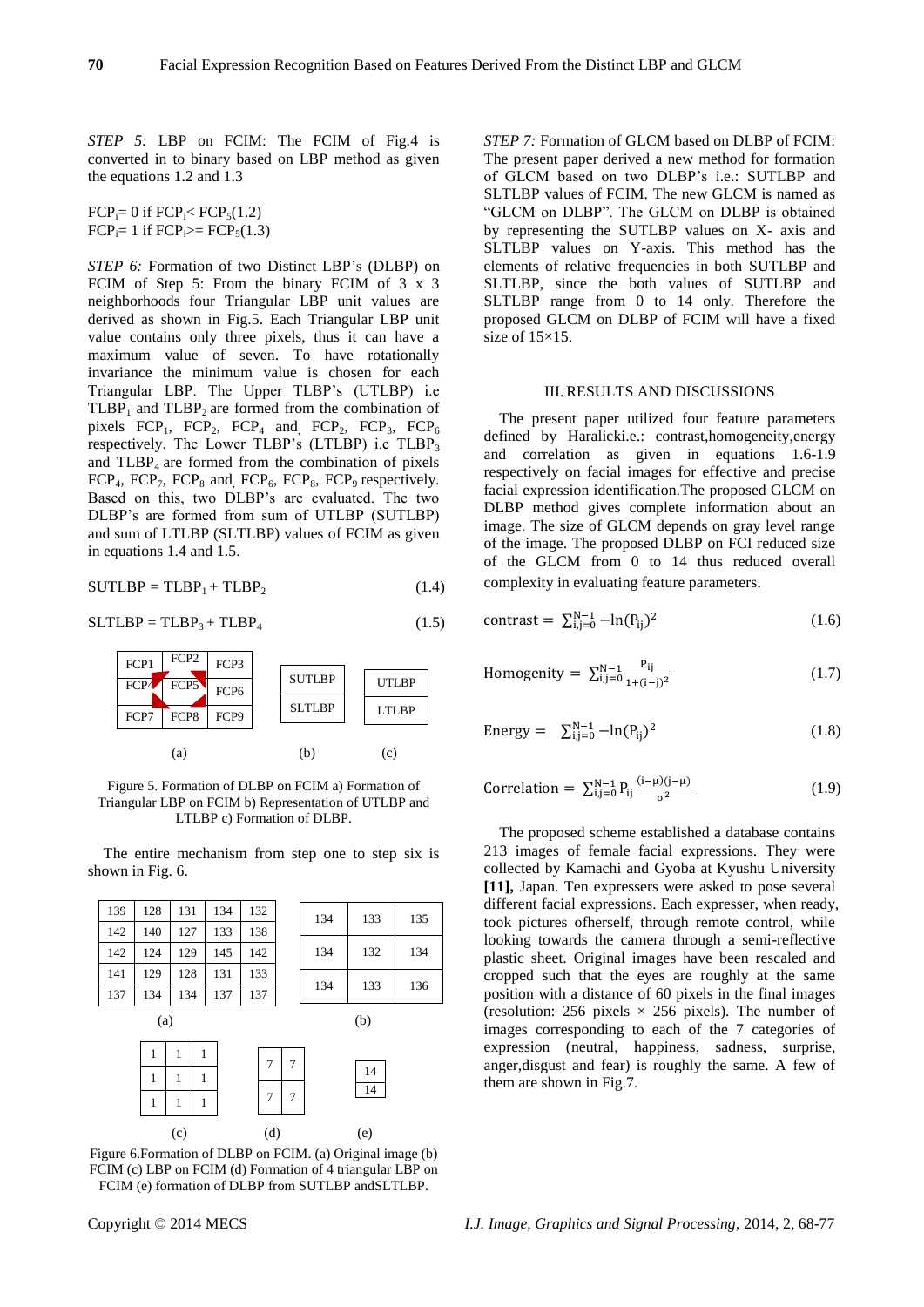

Figure 7.Facial expression database

In the proposed GLCM on DLBP of FCIM method, the sample images are grouped into seven categories of expression i.e. neutral, happiness, sadness, surprise, anger, disgust and fear. The features are extracted from GLCM on DLBP of different facial images and the results are stored in the feature database. Feature set leads to representation of the training images. The feature parameter values of seven categories of facial images are evaluated and tabulated in the table 1, 2, 3,4,5,6 and 7 respectively. To evaluate the proposed GLCM on DLBP method, 30 different facial expressions from Expression data base, Google database and scanned images are considered. The statistical features are extracted from the test images and the results are stored in the test database. The minimum distance between feature database and test database are estimated and stored in the library by using Euclidian distances. Based on this, Test images are classified into appropriate categories'using minimum distance Knearest neighbor classifier. Successful classification results of test data bases for the proposed method are shown in table 8.

|  |  |  | TABLE I. FEATURESETVALUESDERIVEDFROMTHEPROPOSEDGLCM ON DLBPFOR ANGEREXPRESSIONIMAGES |
|--|--|--|--------------------------------------------------------------------------------------|
|  |  |  |                                                                                      |

| Sno            | <b>Image Name</b> | <b>Contrast</b> | <b>Correlation</b> | <b>Energy</b> | Homogeneity |
|----------------|-------------------|-----------------|--------------------|---------------|-------------|
|                | <b>KA.AN1.39</b>  | 37.01           | 0.015964           | 0.044         | 0.28327858  |
| $\overline{c}$ | KA.AN2.40         | 35.77           | 0.095119           | 0.041         | 0.29409369  |
| 3              | <b>KA.AN3.41</b>  | 37.42           | 0.017763           | 0.045         | 0.29059975  |
| 4              | KL.AN1.167        | 38.49           | 0.013311           | 0.047         | 0.29213675  |
| 5              | KL.AN2.168        | 37.27           | 0.023962           | 0.045         | 0.28502493  |
| 6              | KL.AN3.169        | 37.16           | 0.02366            | 0.042         | 0.28753908  |
| 7              | <b>KM.AN1.17</b>  | 34.7            | 0.063803           | 0.048         | 0.31161567  |
| 8              | <b>KM.AN2.18</b>  | 35.54           | 0.068783           | 0.046         | 0.29589786  |
| 9              | <b>KM.AN3.19</b>  | 35.91           | 0.074118           | 0.053         | 0.31266221  |
| 10             | <b>KR.AN1.83</b>  | 40.36           | $-0.13046$         | 0.04          | 0.23774582  |
| 11             | <b>KR.AN2.84</b>  | 38.8            | $-0.11573$         | 0.037         | 0.24726129  |
| 12             | <b>KR.AN3.85</b>  | 39.4            | $-0.10166$         | 0.043         | 0.24884007  |
| 13             | MK.AN1.125        | 35.72           | 0.043293           | 0.045         | 0.29038379  |
| 14             | MK.AN2.126        | 36.08           | 0.040376           | 0.043         | 0.29260514  |
| 15             | MK.AN3.127        | 35.57           | 0.061949           | 0.042         | 0.29392202  |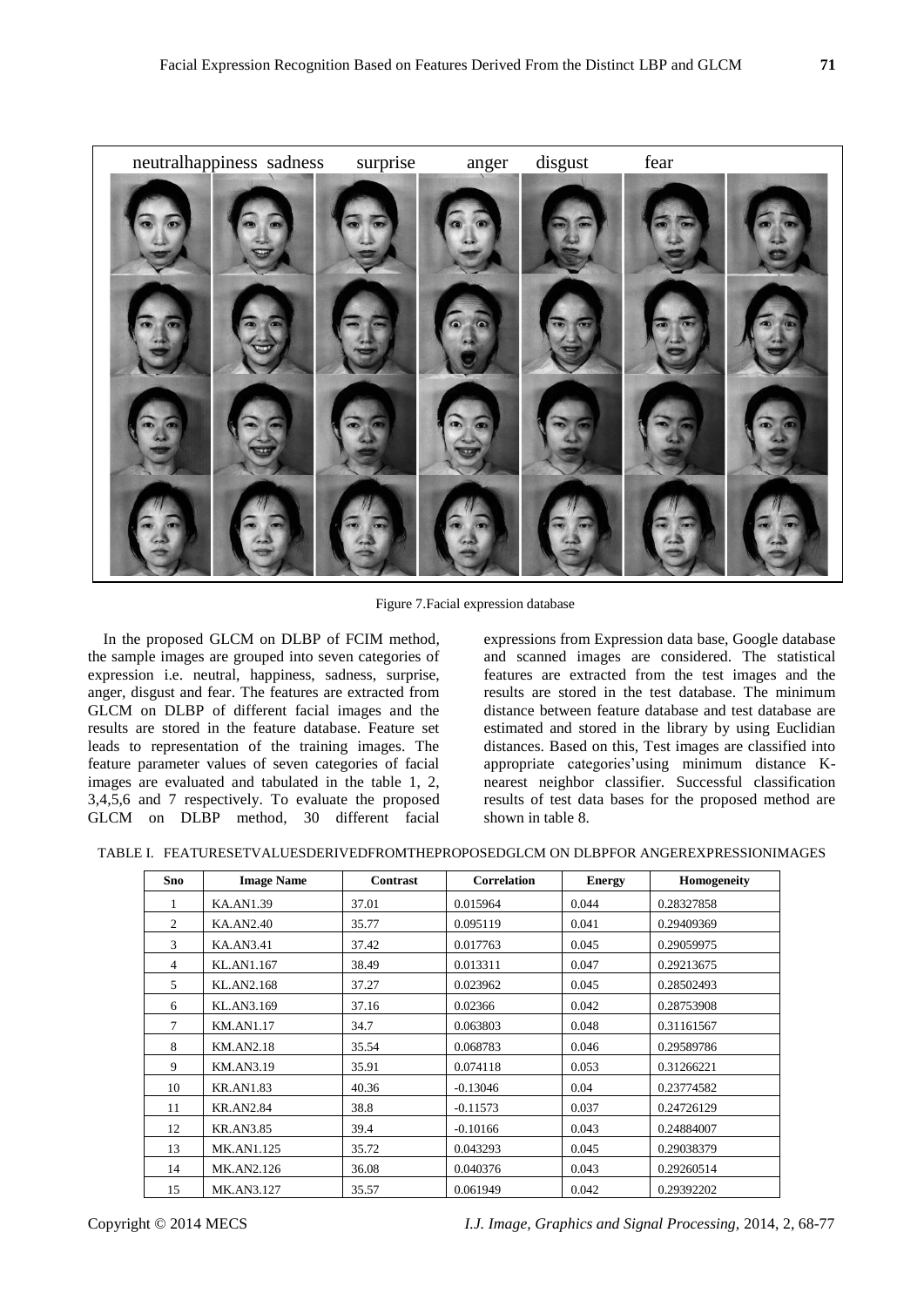| Sno | <b>Image Name</b> | Contrast    | <b>Correlation</b> | <b>Energy</b> | Homogeneity |
|-----|-------------------|-------------|--------------------|---------------|-------------|
| 1   | KA.DI1.42         | 36.43303571 | 0.042986           | 0.0453        | 0.2951643   |
| 2   | KA.DI2.43         | 35.82440476 | 0.068164           | 0.04485       | 0.2980416   |
| 3   | KA.DI3.44         | 35.97098214 | 0.054252           | 0.04982       | 0.3043289   |
| 4   | KL.DI1.170        | 38.2202381  | 0.020021           | 0.04569       | 0.2952764   |
| 5   | KL.DI2.171        | 38.78794643 | 0.006981           | 0.04378       | 0.2808898   |
| 6   | KL DI3.172        | 38.75446429 | $-0.03209$         | 0.04219       | 0.2713537   |
| 7   | KL DI4.173        | 38.80729167 | 0.037175           | 0.05168       | 0.2940353   |
| 8   | KM.DI1.20         | 36.75669643 | 0.022685           | 0.04747       | 0.2951725   |
| 9   | KM.DI3.22         | 34.09077381 | 0.086991           | 0.04872       | 0.304971    |
| 10  | <b>KR.DI1.86</b>  | 41.2827381  | $-0.17754$         | 0.04141       | 0.228849    |
| 11  | <b>KR.DI2.87</b>  | 40.24925595 | $-0.13144$         | 0.04321       | 0.2416995   |
| 12  | <b>KR.DI3.88</b>  | 41.77008929 | $-0.16405$         | 0.0416        | 0.2312755   |
| 13  | MK.DI1.128        | 36.43154762 | 0.037152           | 0.04385       | 0.2845721   |
| 14  | MK.DI2.129        | 36.30803571 | 0.035537           | 0.04533       | 0.289835    |
| 15  | MK.DI3.130        | 36.58407738 | 0.052007           | 0.04739       | 0.2944185   |

## TABLE II. FEATURESETVALUESDERIVEDFROMTHEPROPOSEDGLCM ON DLBP OF DISGUSTEXPRESSIONIMAGES

# TABLE III.FEATURE SET VALUES DERIVED FROM THE PROPOSED GLCM ON DLBP OF HAPPINESS IMAGES

| Sno            | <b>Image Name</b> | Contrast | <b>Correlation</b> | <b>Energy</b> | Homogeneity |
|----------------|-------------------|----------|--------------------|---------------|-------------|
| 1              | KA.HA1.29         | 38.34    | $-0.019$           | 0.041         | 0.261       |
| $\overline{2}$ | KA.HA2.30         | 38.39    | $-0.022$           | 0.041         | 0.267       |
| 3              | KA.HA3.31         | 37.91    | $-0.003$           | 0.044         | 0.268       |
| $\overline{4}$ | KA.HA4.32         | 38.48    | $-0.004$           | 0.043         | 0.276       |
| 5              | KL.HA1.158        | 38.37    | 0.033              | 0.048         | 0.295       |
| 6              | KL.HA2.159        | 39.07    | $-0.01$            | 0.048         | 0.284       |
| 7              | KL.HA3.160        | 38.99    | $-0.01$            | 0.045         | 0.28        |
| 8              | <b>KM.HA1.4</b>   | 37.55    | 0.014              | 0.049         | 0.292       |
| 9              | <b>KM.HA2.5</b>   | 36.29    | 0.058              | 0.049         | 0.298       |
| 10             | <b>KM.HA3.6</b>   | 37.69    | 0.003              | 0.044         | 0.28        |
| 11             | <b>KM.HA4.7</b>   | 36.93    | 0.048              | 0.049         | 0.3         |
| 12             | <b>KR.HA1.74</b>  | 40.08    | $-0.12$            | 0.036         | 0.239       |
| 13             | <b>KR.HA2.75</b>  | 39.53    | $-0.114$           | 0.042         | 0.242       |
| 14             | <b>KR.HA3.76</b>  | 37.39    | $-0.009$           | 0.042         | 0.265       |
| 15             | MK.HA2.117        | 37.02    | $-0.019$           | 0.043         | 0.266       |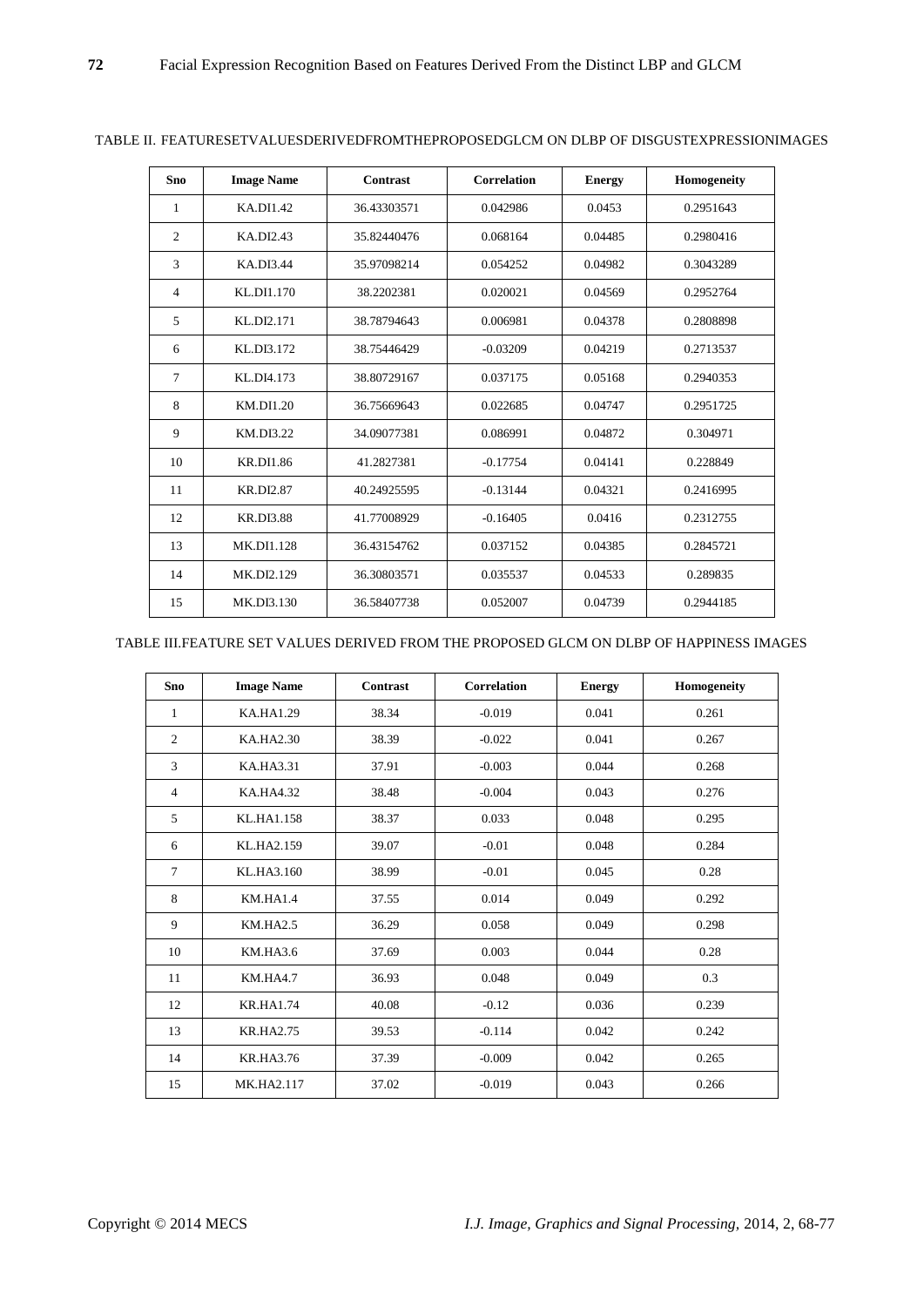| <b>Sno</b>     | <b>Image Name</b> | <b>Contrast</b> | <b>Correlation</b> | <b>Energy</b> | Homogeneity |
|----------------|-------------------|-----------------|--------------------|---------------|-------------|
| 1              | <b>KA.NE1.26</b>  | 37.31           | 0.046              | 0.042         | 0.286       |
| $\overline{2}$ | <b>KA.NE2.27</b>  | 38.53           | $-0.015$           | 0.042         | 0.272       |
| 3              | <b>KA.NE3.28</b>  | 38.58           | $-0.037$           | 0.043         | 0.264       |
| $\overline{4}$ | <b>KL.NE1.155</b> | 37.45           | 0.011              | 0.05          | 0.298       |
| 5              | KL.NE2.156        | 38.46           | 0.034              | 0.047         | 0.29        |
| 6              | <b>KL.NE3.157</b> | 37.15           | $-0.004$           | 0.038         | 0.274       |
| $\tau$         | KM.NE1.1          | 37.51           | 0.051              | 0.049         | 0.304       |
| 8              | <b>KM.NE2.2</b>   | 36.14           | 0.078              | 0.045         | 0.3         |
| 9              | <b>KM.NE3.3</b>   | 34.88           | 0.118              | 0.052         | 0.318       |
| 10             | <b>KR.NE1.71</b>  | 41.1            | $-0.139$           | 0.041         | 0.235       |
| 11             | <b>KR.NE2.72</b>  | 40.37           | $-0.134$           | 0.042         | 0.237       |
| 12             | <b>KR.NE3.73</b>  | 40.27           | $-0.108$           | 0.04          | 0.241       |
| 13             | <b>MK.NE1.113</b> | 37.53           | $-0.034$           | 0.044         | 0.269       |
| 14             | <b>MK.NE2.114</b> | 36.99           | 0.003              | 0.042         | 0.272       |
| 15             | <b>MK.NE3.115</b> | 37.43           | $-0.044$           | 0.04          | 0.262       |

TABLE IV. FEATURE SET VALUES DERIVED FROM THE PROPOSED GLCM ON DLBP OF NEUTRAL EXPRESSION IMAGES

TABLE V. FEATURE SET VALUES DERIVED FROM THE PROPOSED GLCM ON DLBP OF SADNESS EXPRESSION IMAGES

| Sno             | <b>Image Name</b> | Contrast | <b>Correlation</b> | <b>Energy</b> | Homogeneity |
|-----------------|-------------------|----------|--------------------|---------------|-------------|
| 1               | KA.SA1.33         | 37.62    | $-0.021$           | 0.042         | 0.28        |
| 2               | KA.SA2.34         | 36.01    | 0.064              | 0.04          | 0.286       |
| 3               | KA.SA3.35         | 37.2     | $-0.034$           | 0.041         | 0.265       |
| $\overline{4}$  | KL.SA1.161        | 37.71    | 0.028              | 0.048         | 0.298       |
| 5               | KL.SA2.162        | 37.84    | 0.032              | 0.048         | 0.295       |
| 6               | KL.SA3.163        | 36.05    | 0.06               | 0.046         | 0.301       |
| $7\phantom{.0}$ | <b>KM.SA1.9</b>   | 34.72    | 0.106              | 0.061         | 0.339       |
| 8               | <b>KM.SA2.10</b>  | 35.64    | 0.057              | 0.051         | 0.309       |
| 9               | <b>KM.SA3.11</b>  | 34.4     | 0.006              | 0.04          | 0.274       |
| 10              | <b>KM.SA5.13</b>  | 35.26    | 0.002              | 0.044         | 0.286       |
| 11              | <b>KR.SA1.77</b>  | 39       | $-0.088$           | 0.04          | 0.243       |
| 12              | <b>KR.SA2.78</b>  | 40.17    | $-0.124$           | 0.042         | 0.24        |
| 13              | <b>KR.SA3.79</b>  | 40.69    | $-0.125$           | 0.041         | 0.233       |
| 14              | <b>MK.SA1.119</b> | 36.88    | 0.014              | 0.046         | 0.278       |
| 15              | MK.SA2.120        | 36.3     | $-0.062$           | 0.041         | 0.262       |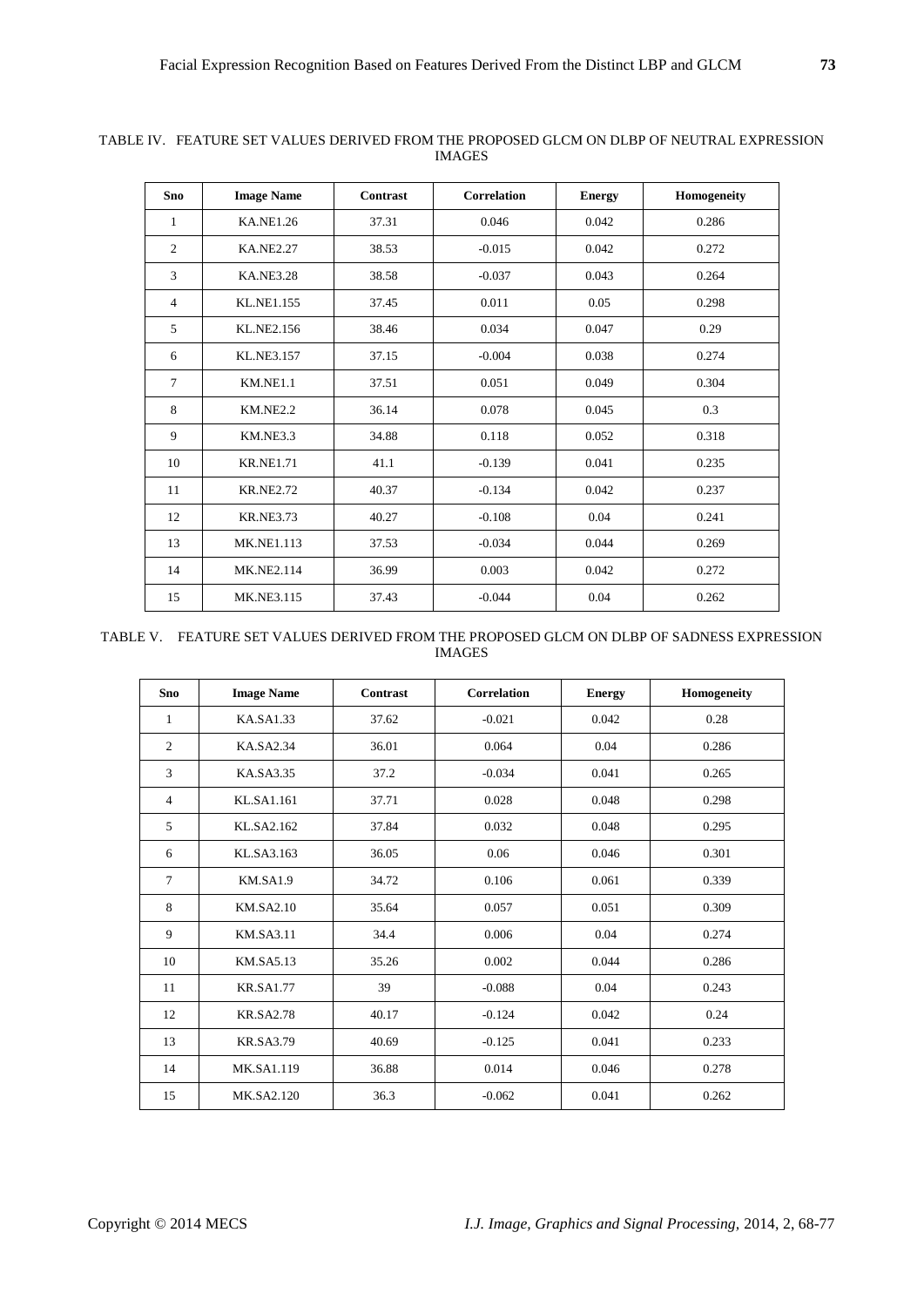| Sno            | <b>Image Name</b> | Contrast | <b>Correlation</b> | <b>Energy</b> | Homogeneity |
|----------------|-------------------|----------|--------------------|---------------|-------------|
| 1              | <b>KA.FE1.45</b>  | 36.18    | $-0.002$           | 0.041         | 0.277       |
| $\overline{c}$ | KA.FE2.46         | 36.69    | 0.055              | 0.053         | 0.307       |
| $\overline{3}$ | <b>KA.FE3.47</b>  | 35.83    | 0.077              | 0.049         | 0.309       |
| $\overline{4}$ | <b>KA.FE4.48</b>  | 35.42    | 0.045              | 0.041         | 0.284       |
| 5              | KL.FE1.174        | 38.03    | 0.007              | 0.047         | 0.292       |
| 6              | KL.FE2.175        | 36.63    | 0.066              | 0.049         | 0.297       |
| $\tau$         | KL.FE3.176        | 38.45    | $-0.013$           | 0.049         | 0.292       |
| 8              | <b>KM.FE1.23</b>  | 36.85    | 0.074              | 0.051         | 0.312       |
| 9              | <b>KM.FE2.24</b>  | 34.57    | 0.023              | 0.043         | 0.277       |
| 10             | <b>KM.FE3.25</b>  | 34.9     | 0.07               | 0.05          | 0.311       |
| 11             | <b>KR.FE1.89</b>  | 40.93    | $-0.156$           | 0.039         | 0.233       |
| 12             | <b>KR.FE2.90</b>  | 41.16    | $-0.15$            | 0.042         | 0.231       |
| 13             | <b>KR.FE3.91</b>  | 40.25    | $-0.141$           | 0.041         | 0.23        |
| 14             | MK.FE2.131        | 35.79    | 0.077              | 0.046         | 0.293       |
| 15             | MK.FE3.132        | 36.74    | 0.03               | 0.043         | 0.281       |

## TABLE VI. FEATURE SET VALUES DERIVED FROM THE PROPOSED GLCM ON DLBP OF FEAR EXPRESSION IMAGES

## TABLE VII. FEATURE SET VALUES DERIVED FROM THE PROPOSED GLCM ON DLBP OF SURPRISE EXPRESSION IMAGES

| Sno            | <b>Image Name</b> | Contrast | <b>Correlation</b> | <b>Energy</b> | Homogeneity |
|----------------|-------------------|----------|--------------------|---------------|-------------|
| 1              | KA.SU1.36         | 37.3     | $-0.018$           | 0.041         | 0.263       |
| 2              | <b>KA.SU2.37</b>  | 38.04    | $-0.049$           | 0.041         | 0.262       |
| 3              | <b>KA.SU3.38</b>  | 37.72    | 0.007              | 0.041         | 0.28        |
| $\overline{4}$ | KL.SU1.164        | 36.18    | 0.047              | 0.043         | 0.289       |
| 5              | KL.SU2.165        | 37.23    | 0.029              | 0.045         | 0.282       |
| 6              | KL.SU3.166        | 37.16    | 0.057              | 0.046         | 0.286       |
| $\tau$         | KM.SU1.14         | 36.66    | 0.058              | 0.048         | 0.296       |
| 8              | KM.SU2.15         | 36.54    | 0.047              | 0.05          | 0.303       |
| 9              | KM.SU3.16         | 35.57    | 0.073              | 0.047         | 0.303       |
| 10             | <b>KR.SU1.80</b>  | 39.88    | $-0.113$           | 0.041         | 0.241       |
| 11             | <b>KR.SU2.81</b>  | 39.86    | $-0.115$           | 0.041         | 0.241       |
| 12             | <b>KR.SU3.82</b>  | 40.05    | $-0.123$           | 0.041         | 0.232       |
| 13             | <b>MK.SU1.122</b> | 37.11    | $-0.039$           | 0.041         | 0.26        |
| 14             | MK.SU2.123        | 36.84    | 0.02               | 0.043         | 0.279       |
| 15             | MK.SU3.124        | 36.64    | $-0.021$           | 0.041         | 0.272       |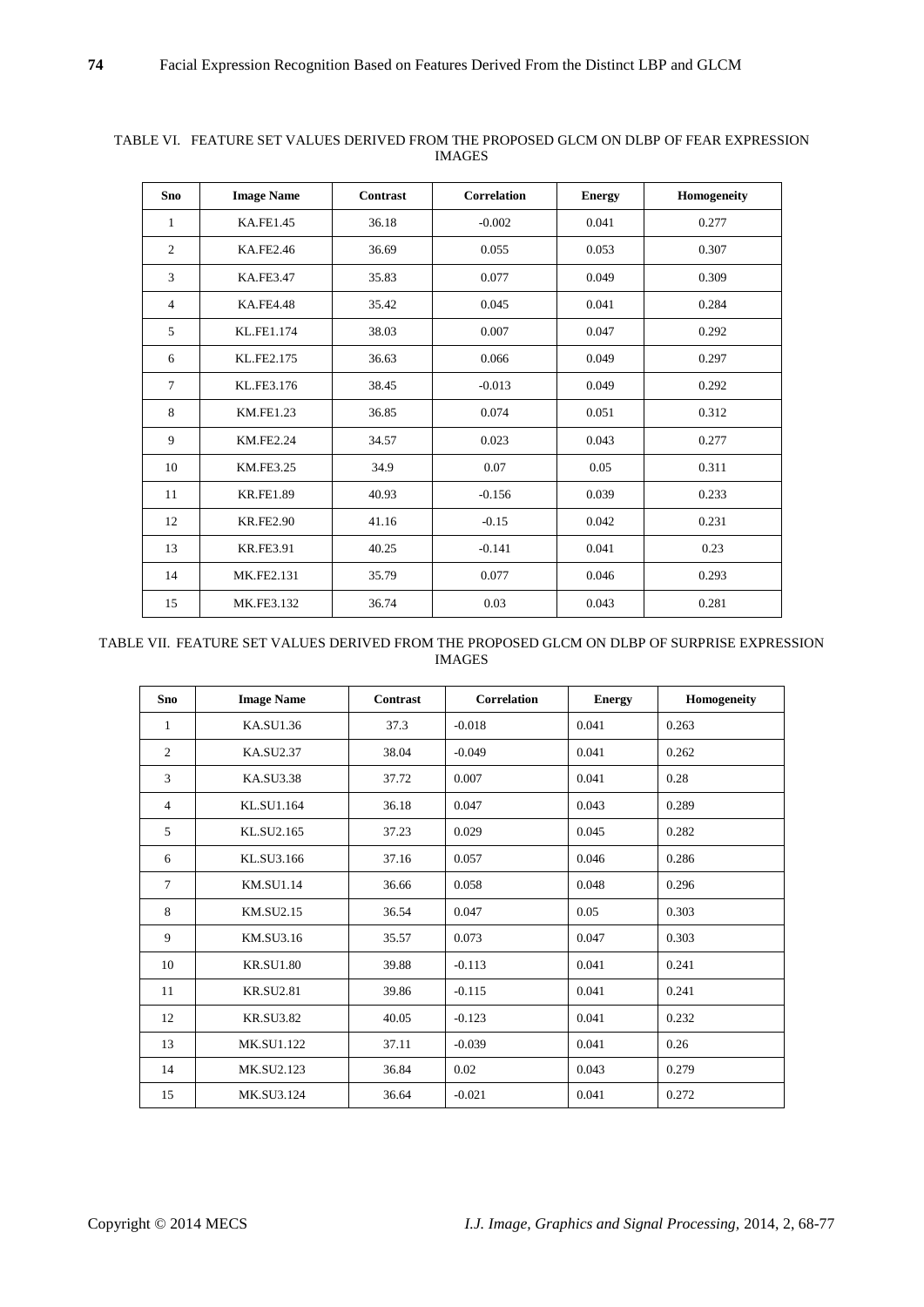| <b>Sno</b>     | <b>Image Name</b> | Contrast | <b>Correlation</b> | <b>Energy</b> | Homogeneity | Group          | <b>Result</b>  |
|----------------|-------------------|----------|--------------------|---------------|-------------|----------------|----------------|
| 1              | TM.AN1.190        | 34.8     | 0.0715             | 0.043         | 0.29772     | Anger          | <b>Success</b> |
| 2              | <b>UY.SU2.144</b> | 34.17    | 0.0685             | 0.045         | 0.29571     | Surprise       | <b>Success</b> |
| 3              | KL.NE2.156        | 38.46    | 0.0339             | 0.047         | 0.29042     | Neutral        | <b>Success</b> |
| $\overline{4}$ | <b>UY.SA1.140</b> | 33.69    | 0.0964             | 0.041         | 0.29785     | <b>Sadness</b> | <b>Success</b> |
| 5              | YM.DI2.65         | 34.15    | 0.105              | 0.047         | 0.30844     | Disgust        | <b>Success</b> |
| 6              | <b>NA.HA3.204</b> | 36.8     | $-0.08$            | 0.041         | 0.25138     | Happiness      | <b>Success</b> |
| 7              | MK.FE2.131        | 35.79    | 0.0769             | 0.046         | 0.29306     | Fear           | <b>Success</b> |
| 8              | gogl_img_01       | 35.22    | 0.0491             | 0.045         | 0.28407     | Surprise       | <b>Success</b> |
| 9              | gogl_img_02       | 36.14    | 0.1181             | 0.041         | 0.23704     | Neutral        | <b>Success</b> |
| 10             | gogl_img_03       | 34.4     | 0.0018             | 0.04          | 0.24303     | Sadness        | <b>Success</b> |
| 11             | gogl_img_04       | 41.28    | $-0.131$           | 0.042         | 0.28457     | Disgust        | <b>Success</b> |
| 12             | gogl_img_05       | 37.02    | $-0.009$           | 0.042         | 0.23882     | Happiness      | <b>Success</b> |
| 13             | $gogL$ img $06$   | 41.16    | $-0.141$           | 0.046         | 0.28059     | Fear           | <b>Success</b> |
| 14             | gogl_img_07       | 40.27    | $-0.134$           | 0.052         | 0.31807     | Neutral        | <b>Success</b> |
| 15             | gogl_img_08       | 38.8     | $-0.102$           | 0.045         | 0.29261     | Anger          | <b>Success</b> |

TABLE VIII.SUCCESS RATE EVALUATION BY THE PROPOSED GLCM ON DLBP OF FCIM METHOD WITH DIFFERENT FACIAL EXPRESSIONS

K-nearest neighbor is more general than the nearest neighbor. In other words, nearest neighbor is a special case of k-nearest-neighbor, the proposed method evaluated accuracy rate with different k values i.e. 1,3 and 5 and tabulated in table 9. from table9, it is clearly evident that for k=1 results on optimal value.

| TABLE IX. ACCURACY RATE USING DIFFERENT |
|-----------------------------------------|
| VALUES OF K WITH KNN CLASSIFIER BY THE  |
| PROPOSED FEATURE VECTOR DERIVED FROM    |
| GLCM ON DLBP OF FCIM                    |

| NN<br>classifiers<br>with<br>different K<br>values | No of<br>training<br>samples | No of<br>test<br>samples | <b>Accuracy</b><br>in<br>percentage |
|----------------------------------------------------|------------------------------|--------------------------|-------------------------------------|
| $K=1$                                              | 213                          | 30                       | 96.67                               |
| $K=3$                                              | 213                          | 30                       | 91.7                                |
| $K=5$                                              | 213                          | 30                       | 86.6                                |

## *A. COMPARISON OF THE PROPOSED GLCM ON DLBP CLASSIFIER WITH OTHER EXISTING METHODS.*

Table 10 shows the classification rate for various group of images by the proposed GLCM on DLBP classifier method with other existing methods like feature-based facial expression recognition within an architecture based on a two-layer perception ofZhengyou Zhang**[12]** and Facial expression analysis by Dela Torre et.al **[13]**. From table 10, it is clearly evident that, the proposed method exhibits a high classification rate than the existing methods. The graphical representation of the percentage mean

LCM ON DLBP OF FCIM METHODWITHOTHEREXISITINGMETHODS

existing methods are shown in Fig.8.

| Image<br><b>Dataset</b> | Architecture<br>based on a<br>two-layer<br>perception | Facial<br>expression<br>analysis | <b>Proposed</b><br><b>Method</b> |
|-------------------------|-------------------------------------------------------|----------------------------------|----------------------------------|
| Original                | 80.29                                                 | 91.79                            | 96.67                            |
| Google                  | 81.53                                                 | 89.56                            | 96.67                            |
| Scanned                 | 82.34                                                 | 90.43                            | 96.67                            |
| Average                 | 81.39                                                 | 90.59                            | 96.67                            |

classification rate for the proposed method and other

TABLE X. CLASSIFICATIONRATEOFTHEPROPOSEDG



Figure 8.Classification chart of proposed GLCM on DLBP of FCIM with other existing methods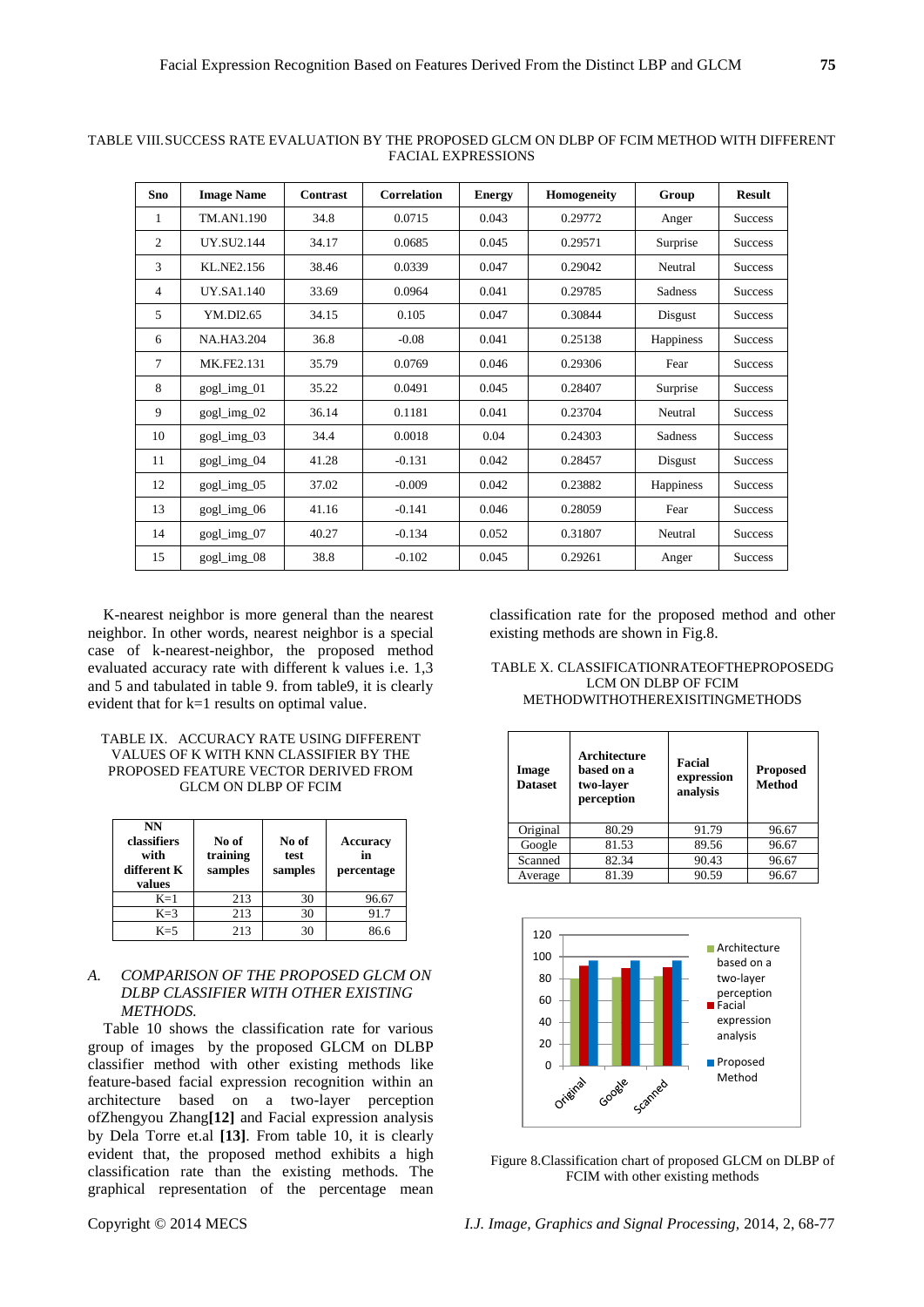#### IV.CONCLUSIONS

The present paper developed an integrated approach by combining the structural and statistical methods on FCI that outperforms the statistical and other face analysis methods in terms of recognition performance and the robustness to illumination change. Thus the proposed integrated method represents complete information of the facial image. The proposed GLCM on DLBP of FCI is a three phase model for recognizing facial expressions. In the first Phase it, reduced the 5x 5 image in to a 3x 3 sub image without losing any significant information. In the second and third phases GLCM features are derived on Distinct LBP. The computational cost and other complexity involved in the formation of GLCM are reduced, by reducing the size of the GLCM by 15 x 15 using DLBP. The proposed method overcomes the unpredictable distribution of the face images in real environment caused by statistical methods and illumination problems caused by LBP. Comparison of the recognition performance with different methods shows the superiority of the proposed method.

#### ACKNOWLEDGEMENT

The authors would like to express their gratitude to Dr. P. Rajeshwar Reddy, Chairman, Anurag Group of Institutions (AGOI), Hyderabad for providing necessary infrastructure for Centre for Advanced Computational Research (CACR) at AGOI, which is bringing various research scholars across the nation to work under one proof. The CACR is providing a research platform for exchanging and discussing various views on different research topics in CSE. Authors extended their gratitude to Prof. V<br>VNageswara Rao, Director, Aditya Institute VNageswara Rao, Director, ofTechnology and Management (AITAM), Tekkali, A.P. India for promoting the young staff members towards research activities.

#### **REFERENCES**

- [1] M. Turk, A. Pentland, Eigenfaces for recognition, Journal of Cognitive Neu- roscience 3 (1991) 72– 86.
- [2] P. Belhumeur, J. Hespanha, D. Kriegman, Eigenfaces vs. fisherfaces: class specific linear projection, IEEE Transactions on Pattern Analysis and Machine Intelligence (1997) 711–720.
- [3] M. Bartlett, J. Movellan, T. Sejnowski, Face recognition by independent component analysis, IEEE Transactions on Neural Networks 13 (2002) 1450–1464.
- [4] B. Heisele, Y. Ho, T. Poggio, Face recognition with support vector machines: global versus component-based approach, in: Proceedings of

International Conference on Computer Vision, 2001, pp. 688–694.

- [5] T. Ojala, M. Pietikainen, D. Harwood, A comparative study of texture measures with classification based on feature distributions, Pattern Recognition 29 (1996) 51–59.
- [6] B. Fasel and J. Luettin. Automatic facial expression analysis: A survey. Pattern Recognition, 2003.
- [7] Matthew A. Turk and Alex P. Pentland. Face recognition using eigenfaces. Pattern Recognition, 1991.
- [8] Marian Stewart Barlett, Gwen Littlewort, Ian Fasel, and Javier R. Movellan. Real time face detection and facial expression recognition: Development and applications to human computer interaction. In Proceeding of the 2003 Conference on Computer Vision and Pattern Recognition Workshop, 2003.
- [9] Philipp Michel and Rana El Keliouby. Real time facial expression recognition in video using support vector machines, 2003.
- [10] Ira Cohen, NicuSebe, Fabio G. Cozman, and Thomas S. Huang. Semi-supervised learning for facial expression recognition. In Proceedings of the 5th ACM SIGMM, 2003.
- [11] M. Lyons, S. Akamatsu, M. Kamachi, and J. Gyoba. Coding facial expressions with gabor wavelets. In Proceedings of the Third IEEE International Conference on Automatic Face and Gesture Recognition, Nara, Japan, Apr. 1998.
- [12] Zhengyou Zhang, "Feature-Based Facial Expression Recognition: Sensitivity Analysis and Experiments with a Multi-Layer Perception", International journal of pattern recognition and Artificial Intelligence 13(6): 1999 pages: 893-911.
- [13] F. Dela Torre and J. F. Cohn. Facial expression analysis. In Th. B. Moeslund, A. Hilton, V. Kruger, and L. Sigal, editors, Guide to Visual Analysis of Humans: Looking at People, pages 377–410. Springer, 2011.
- [14] Donato, M.S. Bartlett, J.C. Hager, P. Ekman, T.J. Sejnowski, "Classifying Facial Actions", IEEE Trans. Pattern Analysis and Machine Intelligence, Vol. 21, No. 10, pp. 974-989, 1999.
- [15] M. Pantic, L.J.M. Rothkrantz, "Automatic Analysis of Facial Expressions: the State of the Art", IEEE Trans. Pattern Analysis and Machine Intelligence, Vol. 22, No. 12, pp. 1424-1445, 2000.



**Gorti. Satyanarayana Murty** received Masters M.Tech. from JNT University, Kakinada and pursuing Ph.D from Acharya Nagarjuna University ,Guntur in Computer Science & Engineering under the guidance of Dr. V.